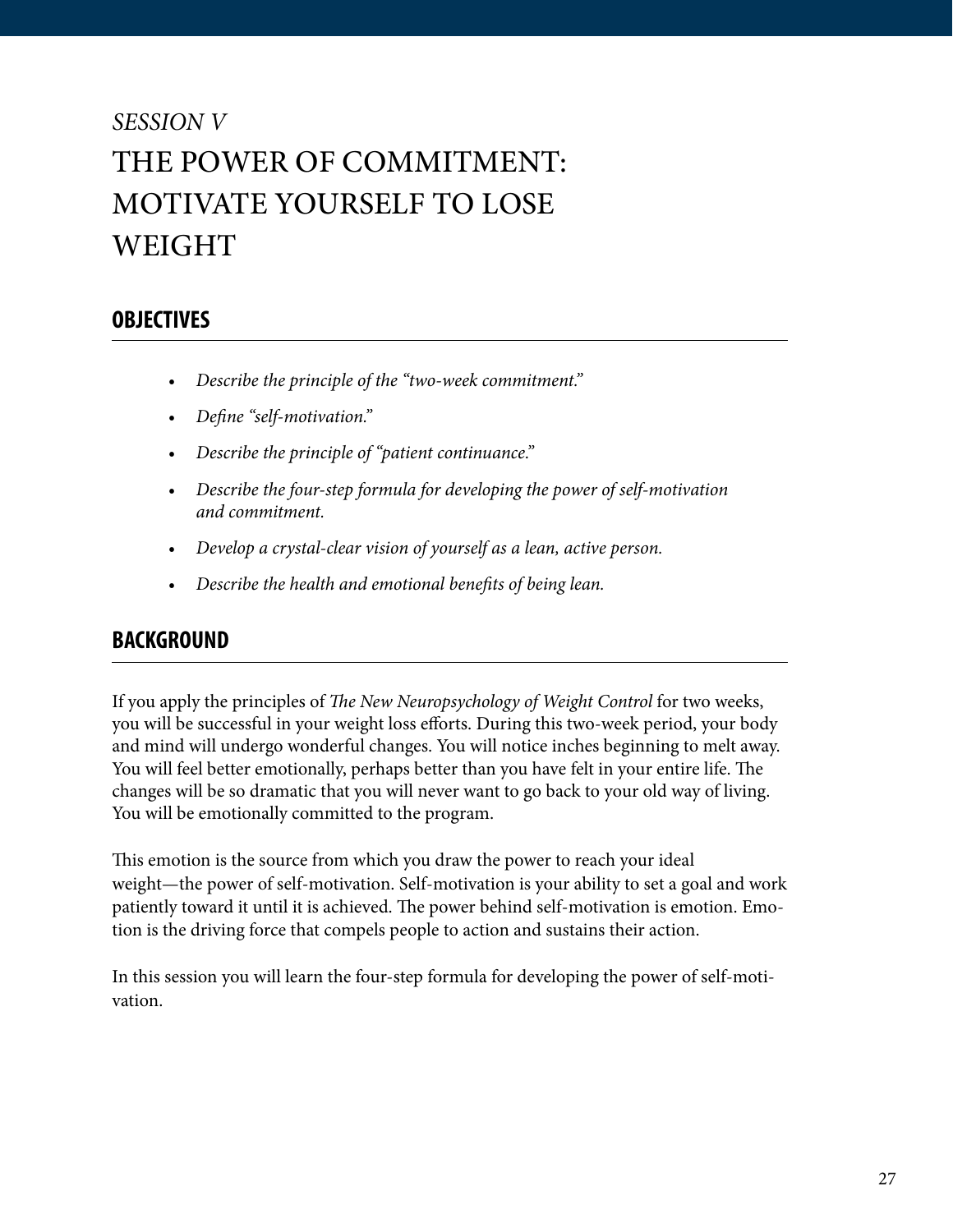#### **PRACTICE**

1. Listen to/read audio Session V, "The Power of Commitment: Motivate Yourself to Lose Weight." 2. Explain why the two-week commitment is essential for weight control success. 3. Define "self-motivation. 4. As you listen to the narrator, list and describe each of the four steps in the formula for developing the power of self-motivation and commitment. 1. 2. 3. 4. **SELF-MOTIVATION 1. Emotionally Ready for Change 2. Definite Purpose 3. Sense of Possibility 4. Heartfelt Belief**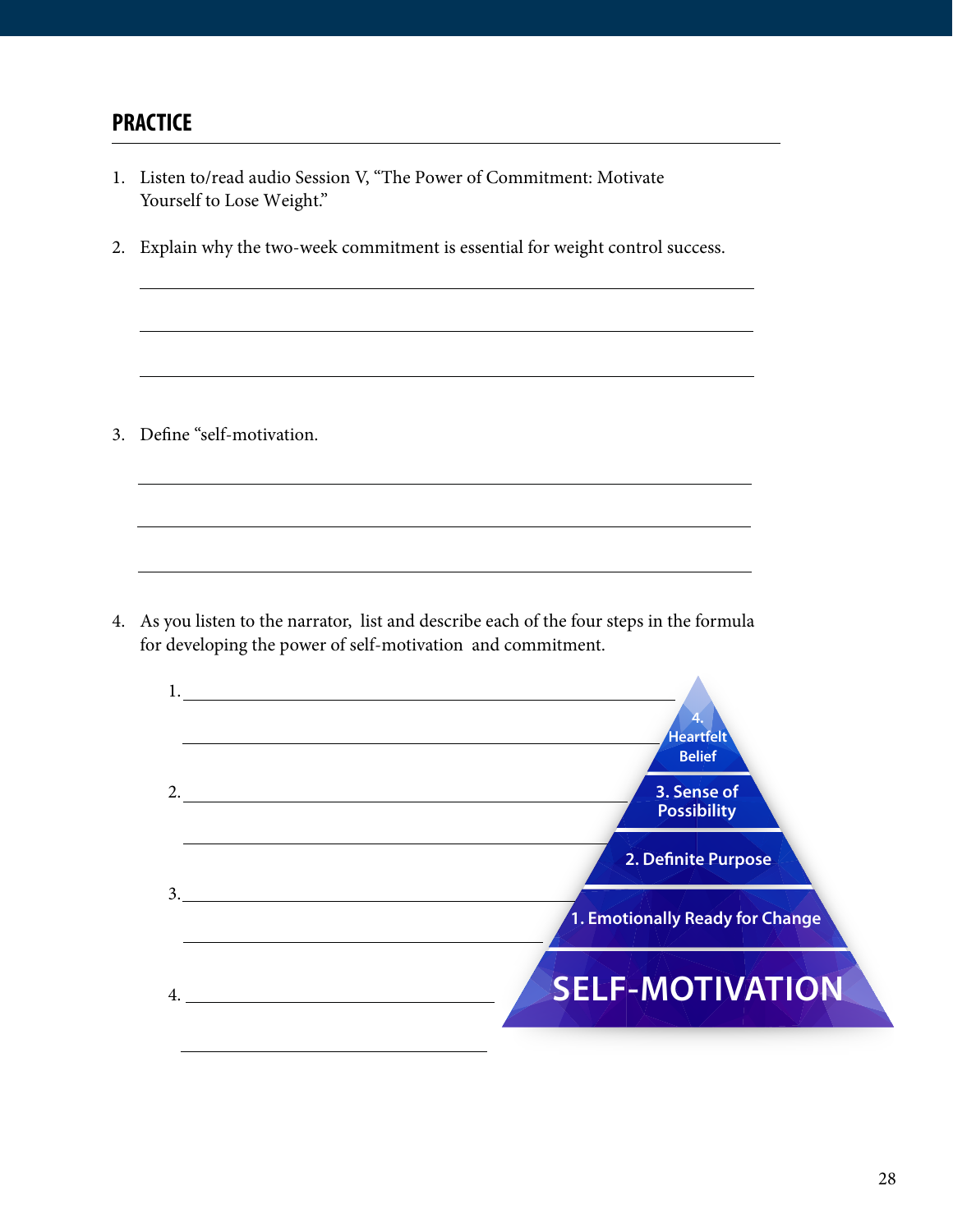5. The following exercises are designed to help you begin the four steps of developing the power of self-motivation.

## **STEP ONE: YOUR EMOTIONAL STATE**

The following form is designed for a realistic appraisal of your current emotions and state of mind. Determine the degree to which you currently experience the feelings or situations described, then circle the appropriate number on the scale.

| <b>NEVER</b>                            | $\bf{0}$ | $\mathbf 1$ | $\overline{2}$ | $\overline{3}$ | $\overline{\mathbf{4}}$ | $5^{\circ}$ | - 6                                          | 7 | 8 | <b>ALWAYS</b> | <b>Your Score</b>                                                                                                                                                                                                                    |
|-----------------------------------------|----------|-------------|----------------|----------------|-------------------------|-------------|----------------------------------------------|---|---|---------------|--------------------------------------------------------------------------------------------------------------------------------------------------------------------------------------------------------------------------------------|
| 1. Muscle aches and tension<br>12345678 |          |             |                |                |                         |             | <u> The Common State Common State Common</u> |   |   |               |                                                                                                                                                                                                                                      |
| 2. Nervous tics or habits<br>12345678   |          |             |                |                |                         |             |                                              |   |   |               |                                                                                                                                                                                                                                      |
| 3. Headaches or backaches               |          |             |                |                |                         |             |                                              |   |   |               |                                                                                                                                                                                                                                      |
| 4. Fear of challenge                    |          |             |                |                |                         |             |                                              |   |   | 12345678      |                                                                                                                                                                                                                                      |
| 5. Lack of control                      |          |             |                |                |                         |             |                                              |   |   | 12345678      |                                                                                                                                                                                                                                      |
| 6. Anger                                |          |             |                |                |                         |             |                                              |   |   |               | 12345678                                                                                                                                                                                                                             |
| 7. Frustration with self                |          |             |                |                |                         |             |                                              |   |   | 12345678      |                                                                                                                                                                                                                                      |
| 8. Frustration with others              |          |             |                |                |                         |             |                                              |   |   | 12345678      |                                                                                                                                                                                                                                      |
| 9. Lack of humor                        |          |             |                |                |                         |             |                                              |   |   | 12345678      | <u>and the company of the company of the company of the company of the company of the company of the company of the company of the company of the company of the company of the company of the company of the company of the com</u> |
| 10. Inability to make decisions         |          |             |                |                |                         |             |                                              |   |   | 12345678      |                                                                                                                                                                                                                                      |
| 11. Depression                          |          |             |                |                |                         |             |                                              |   |   | 12345678      |                                                                                                                                                                                                                                      |
| 12. Crying spells                       |          |             |                |                |                         |             |                                              |   |   | 12345678      |                                                                                                                                                                                                                                      |
| 13. Poor memory                         |          |             |                |                |                         |             |                                              |   |   | 12345678      | <u> a serie de la propincia de la propincia de la propincia de la propincia de la propincia de la propincia de la </u>                                                                                                               |
| 14. Boredom                             |          |             |                |                |                         |             |                                              |   |   | 12345678      |                                                                                                                                                                                                                                      |
| 15. Lack of motivation                  |          |             |                |                |                         |             |                                              |   |   | 12345678      |                                                                                                                                                                                                                                      |
| 16. Sleep problems                      |          |             |                |                |                         |             |                                              |   |   | 12345678      |                                                                                                                                                                                                                                      |
| 17. Eating disorders                    |          |             |                |                |                         |             |                                              |   |   | 12345678      |                                                                                                                                                                                                                                      |
| 18. Worrisome                           |          |             |                |                |                         |             |                                              |   |   | 12345678      | <u> 1990 - Johann Barn, mars ann an t-</u>                                                                                                                                                                                           |
| 19. Nervous, high strung                |          |             |                |                |                         |             |                                              |   |   | 12345678      | <u> 1999 - Johann Barbara, martx</u>                                                                                                                                                                                                 |
| 20. Impatience                          |          |             |                |                |                         |             |                                              |   |   | 12345678      | the control of the control of the                                                                                                                                                                                                    |
|                                         |          |             |                |                |                         |             |                                              |   |   | TOTALS        | 0                                                                                                                                                                                                                                    |

Add up your score. In this case you're hoping for a lower score, not a high one. If your total is more than 60, you're emotionally sensitive to your need to change. Every four weeks you should repeat this exercise to see how much your score has dropped. If you're following the program, it will drop dramatically.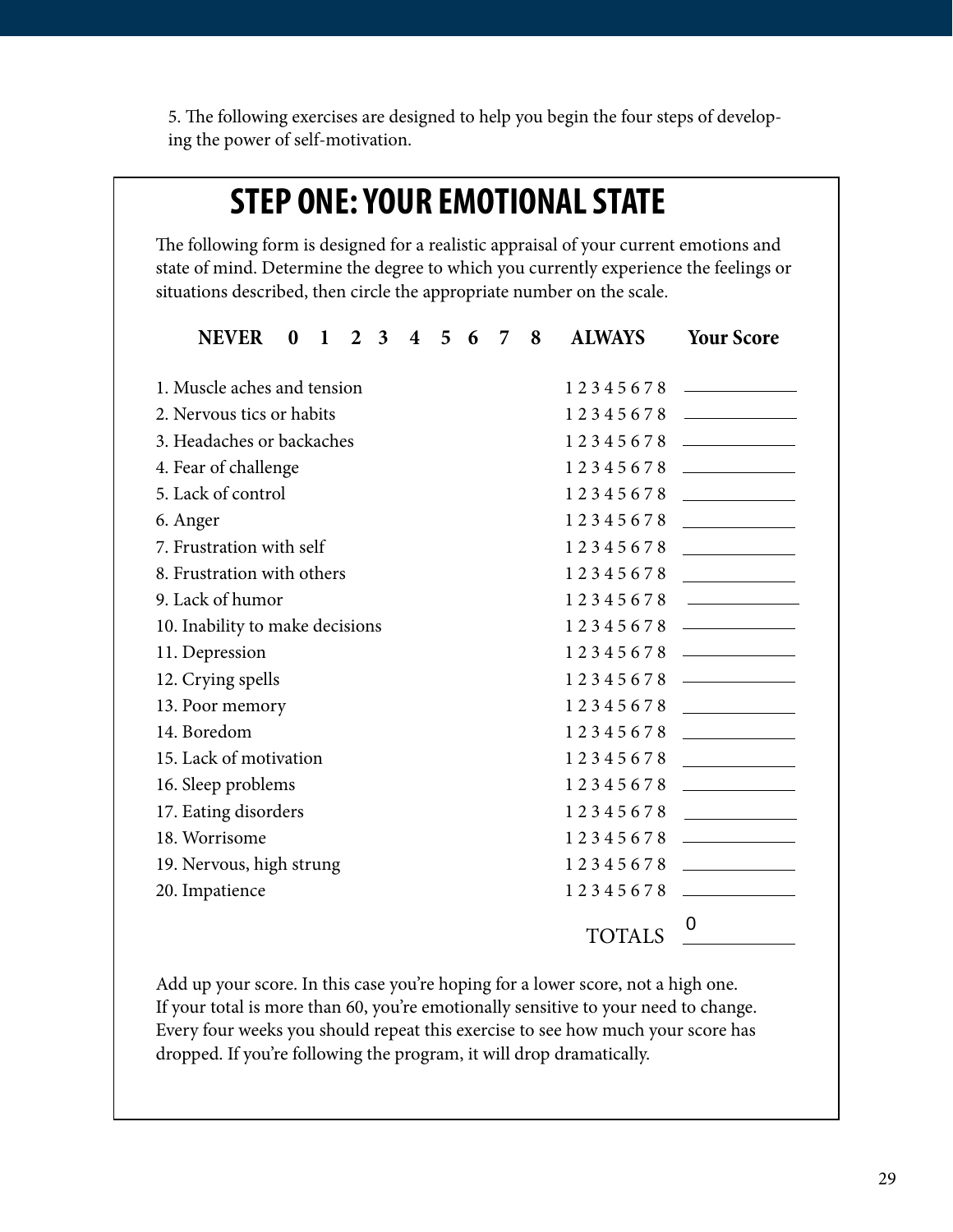# **STEP TWO: DEFINING YOUR PURPOSE**

In Session IV you compiled some key figures. Rewrite those figures in the spaces below to refocus you on your purpose.

A. Your Current Weight\_\_\_\_\_\_\_\_\_\_\_\_\_\_\_\_\_\_\_\_\_.

B. Your Current Percentage of Body Fat\_\_\_\_\_\_\_\_\_\_\_\_\_\_\_\_\_.

C. Your Goal Weight\_\_\_\_\_\_\_\_\_\_\_\_ .

D. How Much Weight You Need To Lose\_\_\_\_\_\_\_\_\_\_\_\_\_\_\_\_\_\_\_.

E. Your Target Date\_\_\_\_\_\_\_\_\_\_\_\_\_\_\_\_\_\_\_.

# **STEP THREE: REALIZING YOUR SUCCESS IS POSSIBLE**

When instructed to do so by the narrator, complete the following steps. If you've always been overweight, disregard the instructions for Picture 1 and focus your efforts on pictures 2 and 3.

| <b>Ideal Weight</b> | Current             | Future                 |
|---------------------|---------------------|------------------------|
| Level               | Undesirable         | <b>Ideal Weight</b>    |
| <b>From Past</b>    | WeightLevel         | Level                  |
| Insert Photo        | <b>Insert Photo</b> | <b>Insert Photo</b>    |
| How My Body         | How My Body         | How I Will Look        |
| Once Looked         | <b>Looks Now</b>    | When I Achieve My Goal |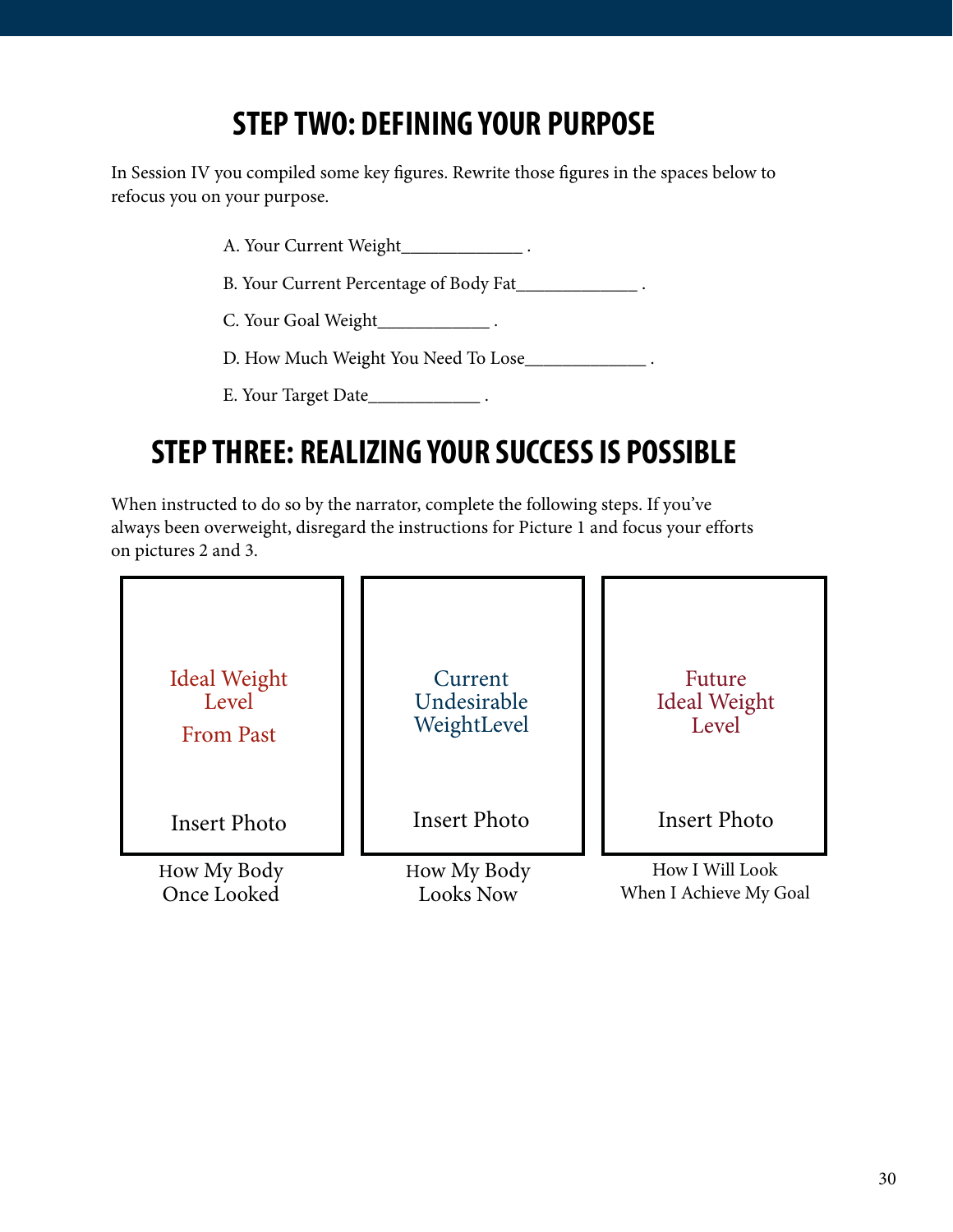## **STEP FOUR: CREATING THE HEART-FELT BELIEF YOU WILL SUCCEED**

SENSORY DESCRIPTION: (Write about how your body will look and feel when you reach your ideal goal weight. The sounds, tastes, smells and emotions you'll experience when you achieve your goals.)

| SIGHT:          |  |  |
|-----------------|--|--|
| SOUND:          |  |  |
| FEEL:           |  |  |
| <b>TASTE:</b>   |  |  |
| <b>SMELL:</b>   |  |  |
| <b>EMOTION:</b> |  |  |

POSITIVE CONSEQUENCES FORM: Write a list of all the advantages and rewards you will experience as a result of achieving your ideal goal weight.

| 2.                                                                                                                                                                                                                                                                                                                                                                                                                              |  |  |
|---------------------------------------------------------------------------------------------------------------------------------------------------------------------------------------------------------------------------------------------------------------------------------------------------------------------------------------------------------------------------------------------------------------------------------|--|--|
| $\begin{array}{c c c c c} \hline \rule{0pt}{16pt} \rule{0pt}{2.5ex} & \rule{0pt}{2.5ex} & \rule{0pt}{2.5ex} & \rule{0pt}{2.5ex} & \rule{0pt}{2.5ex} & \rule{0pt}{2.5ex} & \rule{0pt}{2.5ex} & \rule{0pt}{2.5ex} & \rule{0pt}{2.5ex} & \rule{0pt}{2.5ex} & \rule{0pt}{2.5ex} & \rule{0pt}{2.5ex} & \rule{0pt}{2.5ex} & \rule{0pt}{2.5ex} & \rule{0pt}{2.5ex} & \rule{0pt}{2.5ex} &$                                              |  |  |
| 4.                                                                                                                                                                                                                                                                                                                                                                                                                              |  |  |
| 5.                                                                                                                                                                                                                                                                                                                                                                                                                              |  |  |
| 6.                                                                                                                                                                                                                                                                                                                                                                                                                              |  |  |
|                                                                                                                                                                                                                                                                                                                                                                                                                                 |  |  |
|                                                                                                                                                                                                                                                                                                                                                                                                                                 |  |  |
| $9. \qquad \qquad 9. \qquad \qquad 9. \qquad \qquad 9. \qquad \qquad 9. \qquad \qquad 9. \qquad \qquad 9. \qquad \qquad 9. \qquad \qquad 9. \qquad \qquad 9. \qquad \qquad 9. \qquad \qquad 9. \qquad \qquad 9. \qquad \qquad 3. \qquad \qquad 3. \qquad \qquad 3. \qquad \qquad 3. \qquad \qquad 3. \qquad \qquad 3. \qquad \qquad 3. \qquad \qquad 3. \qquad \qquad 3. \qquad \qquad 3. \qquad \qquad 3. \qquad \qquad 3. \q$ |  |  |
|                                                                                                                                                                                                                                                                                                                                                                                                                                 |  |  |